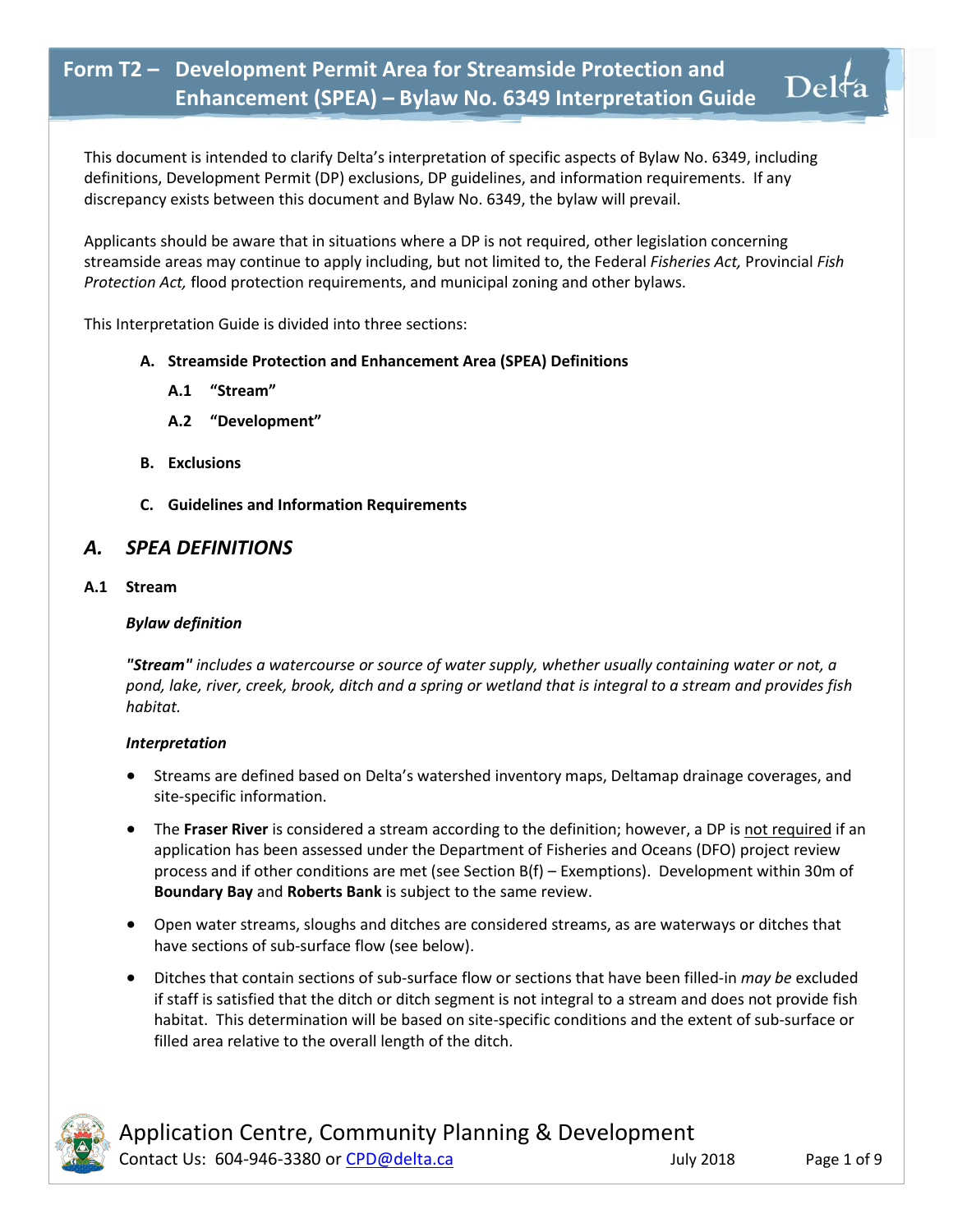#### **A.2 Development**

#### *Bylaw definition*

*"Development" means any activity referred to in Section 920 (1) of the Local Government Act and includes alteration or development of land for residential, commercial, industrial, institutional, service, or utility uses or activities, or ancillary uses or activities, to the extent that these uses or activities are subject to local government powers under Part 26 of the Local Government Act. Examples of activities that will require a Development Permit are:*

- *removal, alteration, disruption or destruction of vegetation;*
- *removal, deposit or disturbance of soils, as defined in the Delta Soil Deposit and Removal Bylaw;*
- *construction or erection of buildings and structures as defined in the Delta Building/Plumbing Bylaw;*
- *creation of non-structural impervious or semi-impervious surfaces;*
- *flood protection works;*
- *construction of roads, trails, docks, wharves and bridges;*
- *provision and maintenance of sewer and water services;*
- *development of drainage systems;*
- *development of utility corridors; and*
- *subdivision, as defined in the Local Government Act.*

#### *Interpretation*

Interpretations of "Development" are described in the table below.

| Type of "Development"                                                 | Interpretation                                                                                                                                                                                                                                                                                                                                                                                                                                                                                                                                                    |
|-----------------------------------------------------------------------|-------------------------------------------------------------------------------------------------------------------------------------------------------------------------------------------------------------------------------------------------------------------------------------------------------------------------------------------------------------------------------------------------------------------------------------------------------------------------------------------------------------------------------------------------------------------|
| a) Removal, alteration,<br>disruption or destruction of<br>vegetation | A DP is not required for most works involving the alteration of lawns or<br>gardens or for minor or routine property maintenance activities (e.g., mowing<br>lawns, trimming trees, planting vegetation/gardens, minor soil disturbances).                                                                                                                                                                                                                                                                                                                        |
|                                                                       | Notwithstanding the above, land alteration that may have a direct impact on a<br>stream or indirect impact resulting from a change in site characteristics will<br>require a DP (e.g., excavation works, substantive removal of trees or<br>vegetation, activities that will alter site drainage, and most works in close<br>proximity to the stream). The Director of Community Planning & Development<br>maintains sole discretion to determine, based on a review of the site and<br>proposed works, if a land alteration is extensive enough to require a DP. |



 $\mathrm{Del}$ ta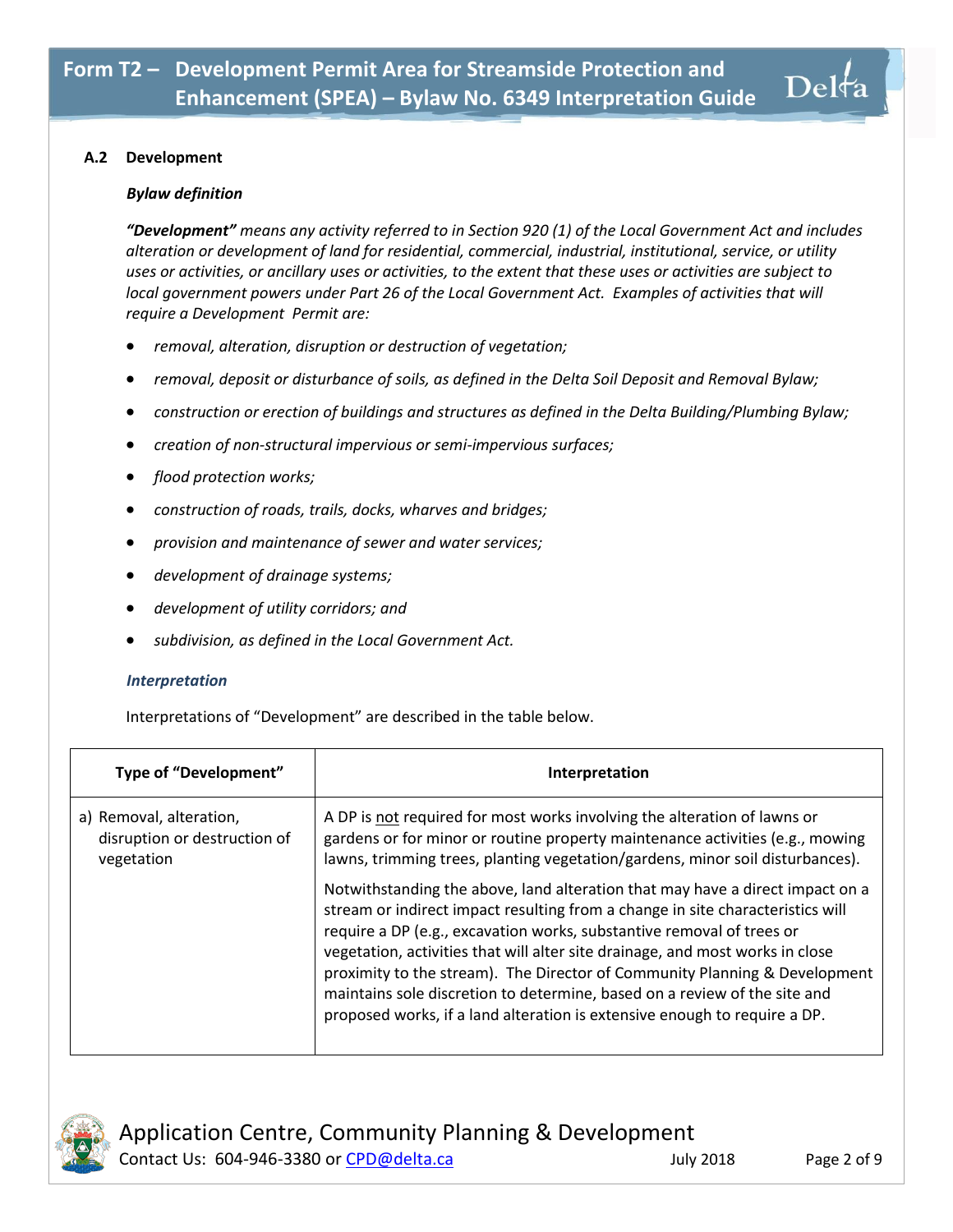| b) Removal, deposit or<br>disturbance of soils                              | A DP is required for soil removal or deposit activities requiring a permit<br>according to the Delta Soil Deposit and Removal Bylaw. This includes the<br>movement on to or off of a property of more than 10 cubic metres of soil.<br>Notwithstanding the above, land alteration that may have a direct impact on a<br>stream or indirect impact resulting from a change in site characteristics will<br>require a DP (e.g., excavation works, substantive removal of trees or<br>vegetation, activities that will alter site drainage, and most works in close<br>proximity to the stream). The Director of Community Planning & Development<br>maintains sole discretion to determine, based on a review of the site and<br>proposed works, if a land alteration is extensive enough to require a DP.                                                                                                                                                                                                                                                                                                          |
|-----------------------------------------------------------------------------|-------------------------------------------------------------------------------------------------------------------------------------------------------------------------------------------------------------------------------------------------------------------------------------------------------------------------------------------------------------------------------------------------------------------------------------------------------------------------------------------------------------------------------------------------------------------------------------------------------------------------------------------------------------------------------------------------------------------------------------------------------------------------------------------------------------------------------------------------------------------------------------------------------------------------------------------------------------------------------------------------------------------------------------------------------------------------------------------------------------------|
| c) Construction or erection of<br>buildings and structures                  | A DP is required for any building or structure requiring a building or plumbing<br>permit as per Delta Building/Plumbing Bylaw, unless the development is<br>otherwise exempted.<br>Additions or structural alterations to existing buildings (except attached<br>garages) require a DP, but only if the building footprint is altered.                                                                                                                                                                                                                                                                                                                                                                                                                                                                                                                                                                                                                                                                                                                                                                           |
|                                                                             | Accessory buildings (e.g., detached garages and sheds) or structures (e.g.,<br>patios or decks) associated with single-family residential use will not require a<br>DP but are subject to all other requirements (e.g., zoning setbacks, flood<br>protection and geotechnical requirements). Accessory buildings associated<br>with other types of land use will require a DP.                                                                                                                                                                                                                                                                                                                                                                                                                                                                                                                                                                                                                                                                                                                                    |
| d) Creation of non-structural<br>impervious or semi-<br>impervious surfaces | Swimming pools require a DP.<br>Non-structural impervious/semi-impervious surfaces will be reviewed in the<br>context of the broader development with which they are associated. For<br>example, a driveway associated with the construction of a building will be<br>considered under the DP process for that building.<br>If no other permits are required, in general, a DP will not be required if the<br>impervious/semi-impervious surface is ancillary to a permitted primary use of<br>the property, is of an appropriate size in relation to the primary use of the<br>property, is located in an appropriate location, and is within zoning bylaw<br>provisions limiting impervious surfaces, if applicable. An assessment of the<br>proposal through a DFO project review may be requested.<br>Notwithstanding the above, the Director of Community Planning &<br>Development maintains sole discretion to determine, based on a review of the<br>site and proposed works, if the creation of an impervious/semi-impervious<br>surface constitutes a land alteration extensive enough to require a DP. |
| e) Flood protection works                                                   | See Delta Building/Plumbing Bylaw. Any flood protection works that require a<br>Building Permit will also require a DP unless otherwise exempted. For<br>example, retaining structures greater than 1.2 metres in height require a                                                                                                                                                                                                                                                                                                                                                                                                                                                                                                                                                                                                                                                                                                                                                                                                                                                                                |



Application Centre, Community Planning & Development Contact Us: 604-946-3380 or [CPD@delta.ca](mailto:CPD@delta.ca) July 2018 Page 3 of 9

Delfa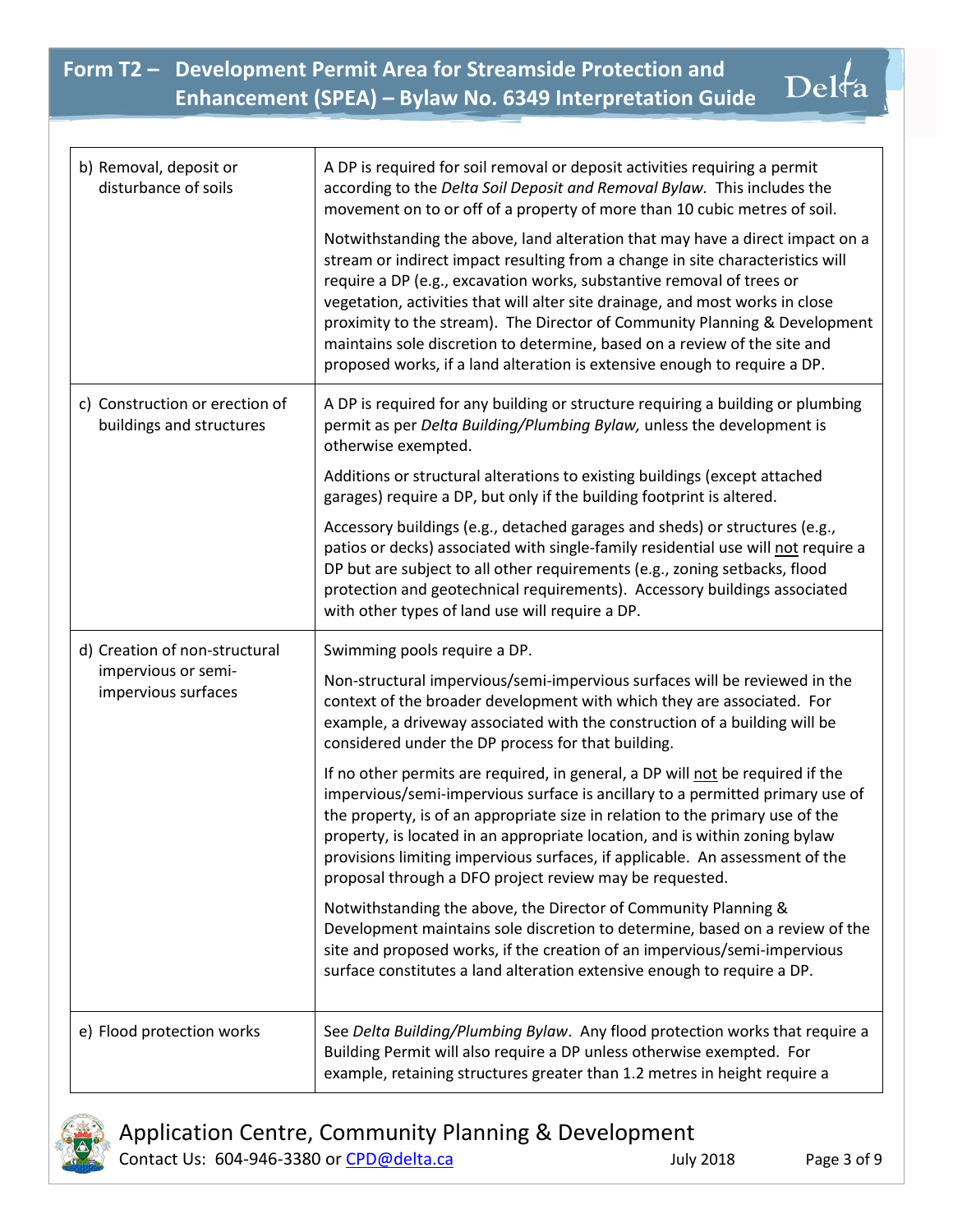|                                                                 | Building Permit and therefore will require a DP. Additions to retaining<br>structures or dikes if not altering the footprint may not require a DP<br>depending on the extent of alteration and methods of construction.                                                                                                                                   |
|-----------------------------------------------------------------|-----------------------------------------------------------------------------------------------------------------------------------------------------------------------------------------------------------------------------------------------------------------------------------------------------------------------------------------------------------|
| f) Construction of roads, trails,<br>docks, wharves and bridges | See Delta Building/Plumbing Bylaw. Any of these development types that<br>require a Building Permit will also require a DP unless otherwise exempted.                                                                                                                                                                                                     |
| g) Provision and maintenance of<br>sewer and water services     | A DP is not required if the works are undertaken by the City of Delta or its<br>contractors and if the works have been assessed under the DFO project review<br>process. Otherwise, a DP is required.<br>Note that for private works, a DP is required but should be processed in the<br>context of the broader development that the works are servicing. |
| h) Development of drainage<br>systems                           |                                                                                                                                                                                                                                                                                                                                                           |
| Development of utility<br>i)<br>corridors                       |                                                                                                                                                                                                                                                                                                                                                           |
| Subdivision                                                     | A DP is required for land subdivision as defined in the Local Government Act.                                                                                                                                                                                                                                                                             |

## *B. EXCLUSIONS*

Bylaw No. 6349 identifies types of development that do not require a Development Permit (DP). These are described further below.

| Exclusion*                                                                                                                        | Interpretation                                                                                                                                                                                                                                                                                                                                                                                                                                                                                                                                                |
|-----------------------------------------------------------------------------------------------------------------------------------|---------------------------------------------------------------------------------------------------------------------------------------------------------------------------------------------------------------------------------------------------------------------------------------------------------------------------------------------------------------------------------------------------------------------------------------------------------------------------------------------------------------------------------------------------------------|
| a) Emergency actions required<br>to prevent, control or reduce<br>an immediate threat to life or<br>to public or private property | A DP is not required for:<br>Emergency actions for flood protection, erosion protection, and clearing of<br>obstructions;<br>Emergency works to protect repair or replace public utilities;<br>Clearing of an obstruction from a bridge, culvert or drainage flow; and<br>repairs to bridges or safety fences; and<br>Removal of a tree when there is an imminent danger of the tree falling and<br>causing an injury to persons or property, or when a tree failure has already<br>occurred as a result of a natural cause and presents an immediate hazard. |
| b) Public works and services                                                                                                      | A DP is not required for the following public works and services if these works<br>and services: a) are undertaken by the City of Delta or their contractors; b)<br>have been approved by the Director of the appropriate department; and c)<br>have been reviewed and approved by DFO via the project review process or a<br>comparable process where the results have been documented:                                                                                                                                                                      |



Application Centre, Community Planning & Development Contact Us: 604-946-3380 or [CPD@delta.ca](mailto:CPD@delta.ca) July 2018 Page 4 of 9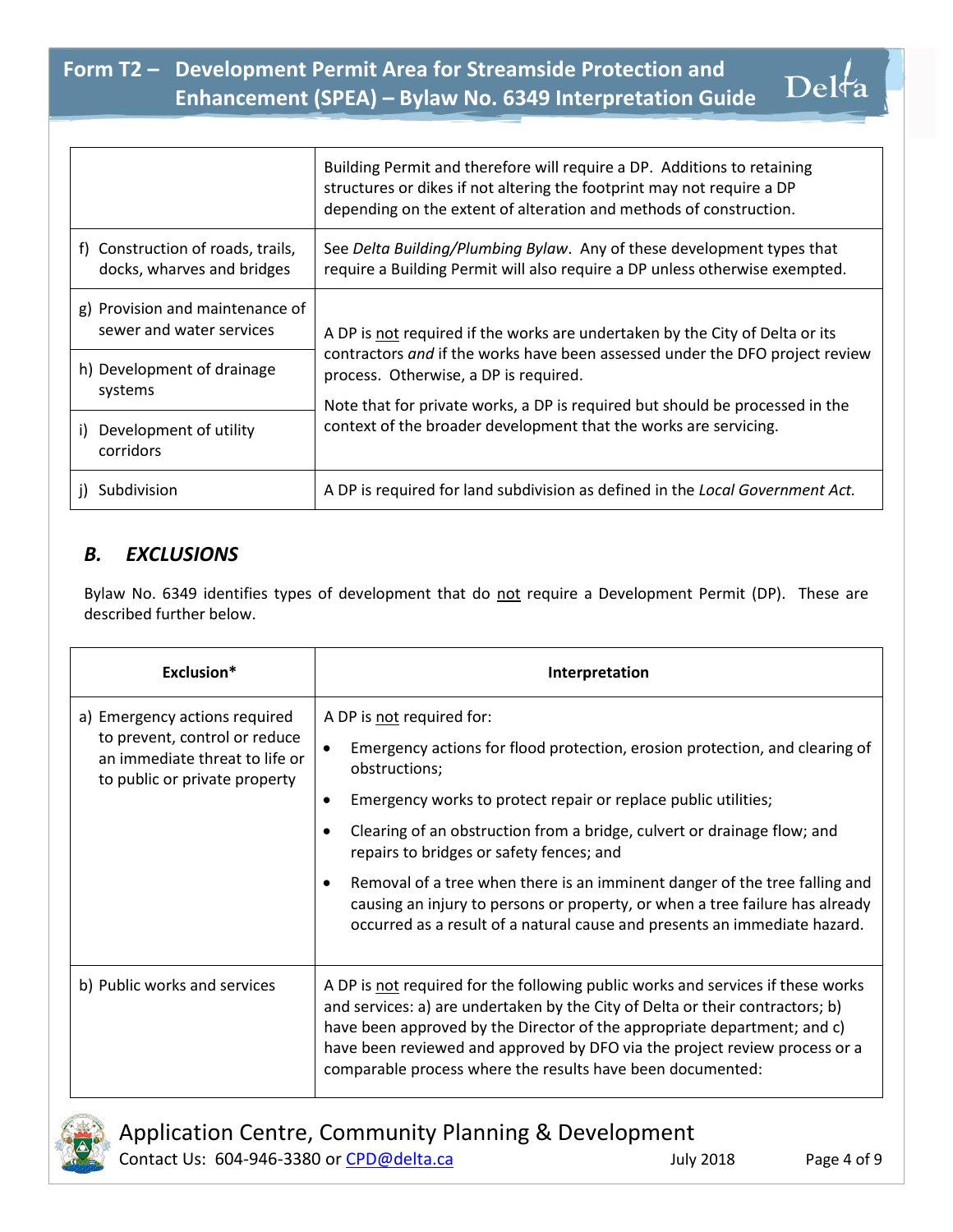| Exclusion*                                                                                                                                        | Interpretation                                                                                                                                                                                                                                                                                                                                                                                                                |
|---------------------------------------------------------------------------------------------------------------------------------------------------|-------------------------------------------------------------------------------------------------------------------------------------------------------------------------------------------------------------------------------------------------------------------------------------------------------------------------------------------------------------------------------------------------------------------------------|
|                                                                                                                                                   | The construction or maintenance of a public utility placed in or upon a<br>$\bullet$<br>public thoroughfare or public utility easement;                                                                                                                                                                                                                                                                                       |
|                                                                                                                                                   | The construction, widening, improvement, maintenance or repair of any<br>$\bullet$<br>land, watercourse, highway, street, bridge, dyke or public thoroughfare;<br>and                                                                                                                                                                                                                                                         |
|                                                                                                                                                   | The improvement or maintenance of any lands within the municipal parks<br>$\bullet$<br>system or on municipal streets or boulevards.                                                                                                                                                                                                                                                                                          |
| c) Agricultural uses                                                                                                                              | A DP is not required for any agricultural use regardless of where it occurs (i.e.,<br>inside or outside of the ALR). The Delta Zoning Bylaw's A1 Agriculture zone<br>does, however, specify setbacks from watercourses.                                                                                                                                                                                                       |
|                                                                                                                                                   | Agricultural use includes any "farm operation" or "normal farm practice" as<br>defined in and protected by the Provincial Farm Practices Protection (Right to<br>Farm) Act. Further, a DP is not required to build or add on to a farmhouse.                                                                                                                                                                                  |
| d) Re-establishment of a stream<br>setback area by removing<br>non-native vegetation and/or<br>planting vegetation                                | A DP is not required to undertake vegetation planting or to remove non-native<br>vegetation generally.                                                                                                                                                                                                                                                                                                                        |
|                                                                                                                                                   | For major planting activities, or for planting associated with a broader<br>development application, this exclusion would be subject to the approval of<br>the Director of Community Planning & Development of a Landscape/Planting<br>Plan or Vegetation Planting/Management Plan prepared to a professional<br>standard (see Section C).                                                                                    |
|                                                                                                                                                   | This exclusion does not infer that the City can enter onto private property and<br>undertake such works without the permission of the owner.                                                                                                                                                                                                                                                                                  |
| e) In-stream development and<br>habitat restoration, not<br>otherwise requiring a permit<br>from Delta                                            | A DP is not required for in-stream works that are not associated with a<br>broader development application if the works comply with all Federal<br>standards and requirements and if DFO approval has been received.                                                                                                                                                                                                          |
|                                                                                                                                                   | If the in-stream works are part of a broader development application, then the<br>in-stream component will be considered as part of that application, including<br>any DP requirements.                                                                                                                                                                                                                                       |
| f) Any proposed "development"<br>on properties located within<br>30 m of the Fraser River<br>Estuary, including Boundary<br>Bay and Roberts Bank. | A DP is not required for development along the Fraser River estuary; however,<br>this exemption applies only if the proposed development has been assessed<br>under the DFO project review process, and the development application is<br>accompanied by a letter from DFO identifying environmental protection<br>criteria, and the proposed development meets or will meet all of the criteria<br>identified in the letter. |

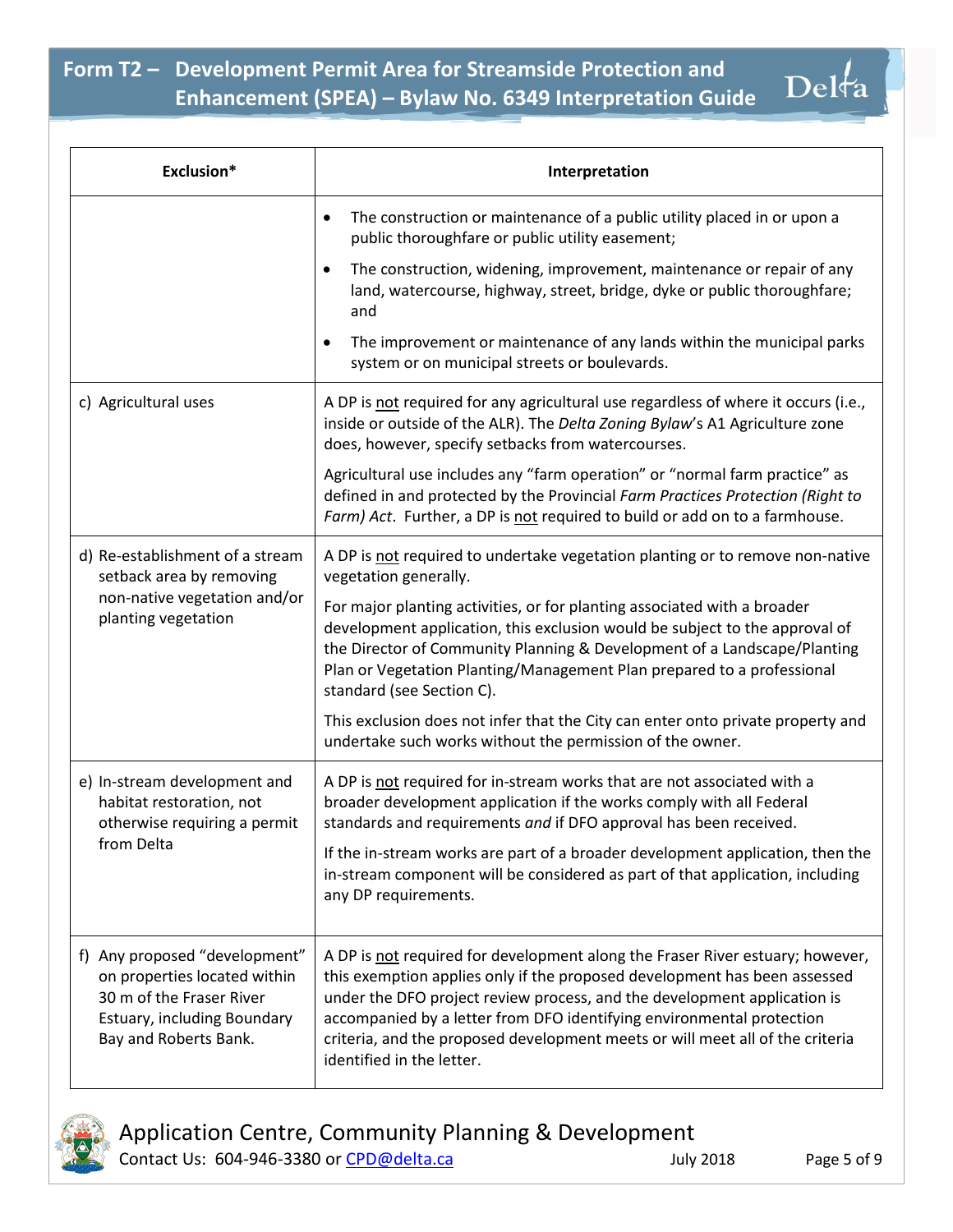| Exclusion* | Interpretation                                                                                                                                                                                                                             |
|------------|--------------------------------------------------------------------------------------------------------------------------------------------------------------------------------------------------------------------------------------------|
|            | Note that DFO does not review subdivision applications and therefore a DP is<br>required for subdivision of land along the Fraser River. If, for whatever reason,<br>DFO does not review a development application, then a DP is required. |

### *\* Refer to Bylaw No. 6349 for exact wording.*

## *C. GUIDELINES AND INFORMATION REQUIREMENTS*

Bylaw No. 6349 identifies DP Guidelines. In general, these guidelines are intended to provide some flexibility (as opposed to zoning for example). Additional clarification is provided for some of the guidelines below, mainly with respect to information requirements.

| Guideline*                                                                                                                                                                                                                                         | <b>Interpretation and Information Requirements</b>                                                                                                                                                                                                                                                                                                                                                                                                         |
|----------------------------------------------------------------------------------------------------------------------------------------------------------------------------------------------------------------------------------------------------|------------------------------------------------------------------------------------------------------------------------------------------------------------------------------------------------------------------------------------------------------------------------------------------------------------------------------------------------------------------------------------------------------------------------------------------------------------|
| The distance that the<br>development will be set back<br>from the stream is equivalent to<br>the width of the "SPEA" as<br>determined according to<br>Schedule SPEA-1 of the<br>Development Permit Area and<br>Guidelines (see Bylaw No.<br>6349). | Applicants will be required to confirm, through survey, the top of the stream<br>bank or ravine bank in relation to the property lines and existing and proposed<br>development.                                                                                                                                                                                                                                                                           |
|                                                                                                                                                                                                                                                    | Applicants may be required to provide information regarding the stream, fish<br>presence, streamside vegetation and other ecosystem conditions in the form<br>of a report prepared by a qualified professional and to a standard of quality<br>that is acceptable to Delta (see below). The requirement for such a report<br>may be waived if, at the sole discretion of the Director, it is believed that<br>sufficient information is already available. |
|                                                                                                                                                                                                                                                    | If the report is required, it should be prepared by a Registered Professional<br>Biologist (R.P. Bio.) or person with similar qualifications, and should outline all<br>significant aquatic and terrestrial environmental features in relation to the site<br>and proposed development, including significant features in relation to the<br>stream and watercourse, as applicable.                                                                        |
|                                                                                                                                                                                                                                                    | The report should also describe which design alternatives and mitigation<br>options have been considered, and recommend natural site enhancements or<br>other measures to mitigate and/or compensate for the impacts of the<br>development.                                                                                                                                                                                                                |
| All existing tree cover should be<br>preserved on the entire<br>property except in areas<br>proposed for buildings,<br>structures and site accesses, all<br>of which should be designed to<br>minimize site coverage.                              | Site plans submitted with the DP application should identify all trees to be<br>removed and all trees to be retained.                                                                                                                                                                                                                                                                                                                                      |
|                                                                                                                                                                                                                                                    | Where trees are proposed for removal, and the removal is not necessary to<br>accommodate a proposed building, structure or site access, a report prepared<br>by a Certified Arborist would be required to confirm the type, species, size and<br>condition of the trees and document a rationale for removal.                                                                                                                                              |

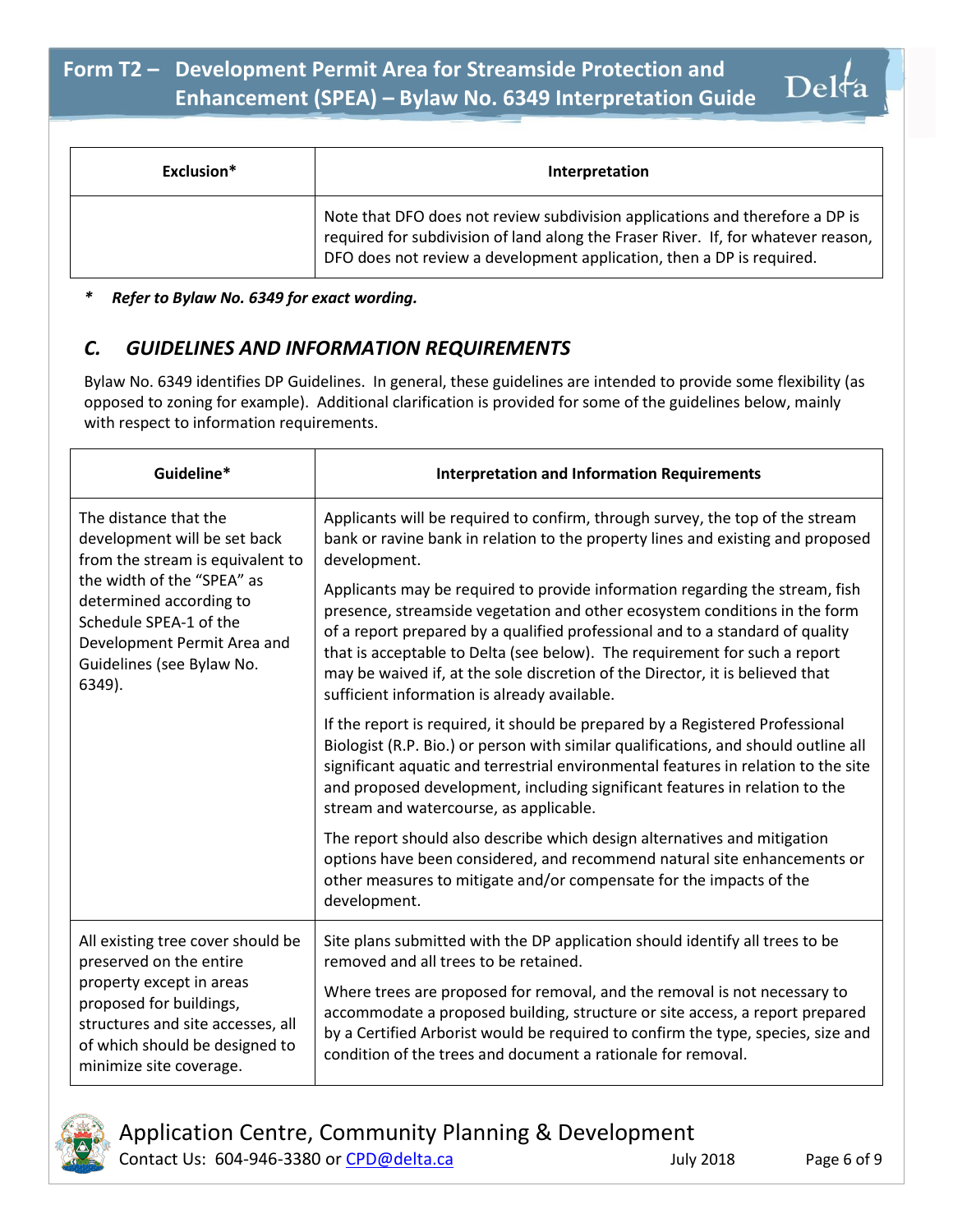| Guideline*                                                                                                                                                                                                                                                                          | <b>Interpretation and Information Requirements</b>                                                                                                                                                                                                                                                                                                                                                                                                                                                                                                                                                                                                        |
|-------------------------------------------------------------------------------------------------------------------------------------------------------------------------------------------------------------------------------------------------------------------------------------|-----------------------------------------------------------------------------------------------------------------------------------------------------------------------------------------------------------------------------------------------------------------------------------------------------------------------------------------------------------------------------------------------------------------------------------------------------------------------------------------------------------------------------------------------------------------------------------------------------------------------------------------------------------|
| Planting of vegetation within<br>the stream setback area should<br>be provided to ensure that fish<br>habitat are protected, restored<br>and enhanced, and drainage<br>and erosion impacts are<br>mitigated.                                                                        | If planting is to be provided, the applicant should submit a Landscape/Planting<br>Plan and/or Vegetation Management Plan that has been prepared by a<br>R.P.Bio. or Landscape Architect with experience in riparian area enhancement.<br>Plans should be consistent with accepted standards for riparian enhancement<br>(e.g., Provincial "Planting Criteria and Recommended Native Tree and Shrub<br>Species for Restoration and Enhancement of Fish and Wildlife Habitat").<br>Variances from accepted standards will be considered based on site-specific<br>factors such as the size, extent, condition, and characteristics of the setback<br>area. |
|                                                                                                                                                                                                                                                                                     | The planting of vegetation native to the region is preferred over the planting<br>of non-native vegetation, particularly species of an invasive nature. Non-<br>native species will be considered only when recommended by a qualified<br>person and when site conditions or other factors dictate that non-native<br>species are more suitable than native species.                                                                                                                                                                                                                                                                                      |
|                                                                                                                                                                                                                                                                                     | The requirement for an illustrated Landscape/Planting Plan may be waived if<br>the area of planting is relatively small in scale, and if a qualified person<br>certifies in a report format the details of the planting (e.g., species, size/height<br>of plants, planting density, landscape specification, etc.).                                                                                                                                                                                                                                                                                                                                       |
|                                                                                                                                                                                                                                                                                     | The applicant may be required to register plans on title, provide security, and<br>maintain plants for a specified period of time.                                                                                                                                                                                                                                                                                                                                                                                                                                                                                                                        |
| Fencing or other such works will<br>be provided by the applicant to<br>preserve and protect natural<br>watercourses, newly planted<br>areas, or other specified natural<br>features.                                                                                                | The need for fencing will be determined on a case-by-case basis.<br>If fencing is required, the location should be illustrated on plans and the type<br>of fencing should be sufficient to discourage encroachment into the area<br>intended to be protected by the fencing.                                                                                                                                                                                                                                                                                                                                                                              |
| Where a net benefit for fish<br>habitat can be demonstrated,<br>Delta may consider proposals<br>from applicants to enhance fish<br>habitat, including in-stream<br>works or the creation of<br>wetland areas, as part of<br>alternative design options for<br>development projects. | Alternative design proposals are not required but may be proposed by the<br>applicant in a format of their choice. However, Delta may request additional<br>information or details upon review.<br>Alternative design proposals will be subject to approval from Delta as well as<br>applicable Federal and Provincial government authorities.                                                                                                                                                                                                                                                                                                            |



Delfa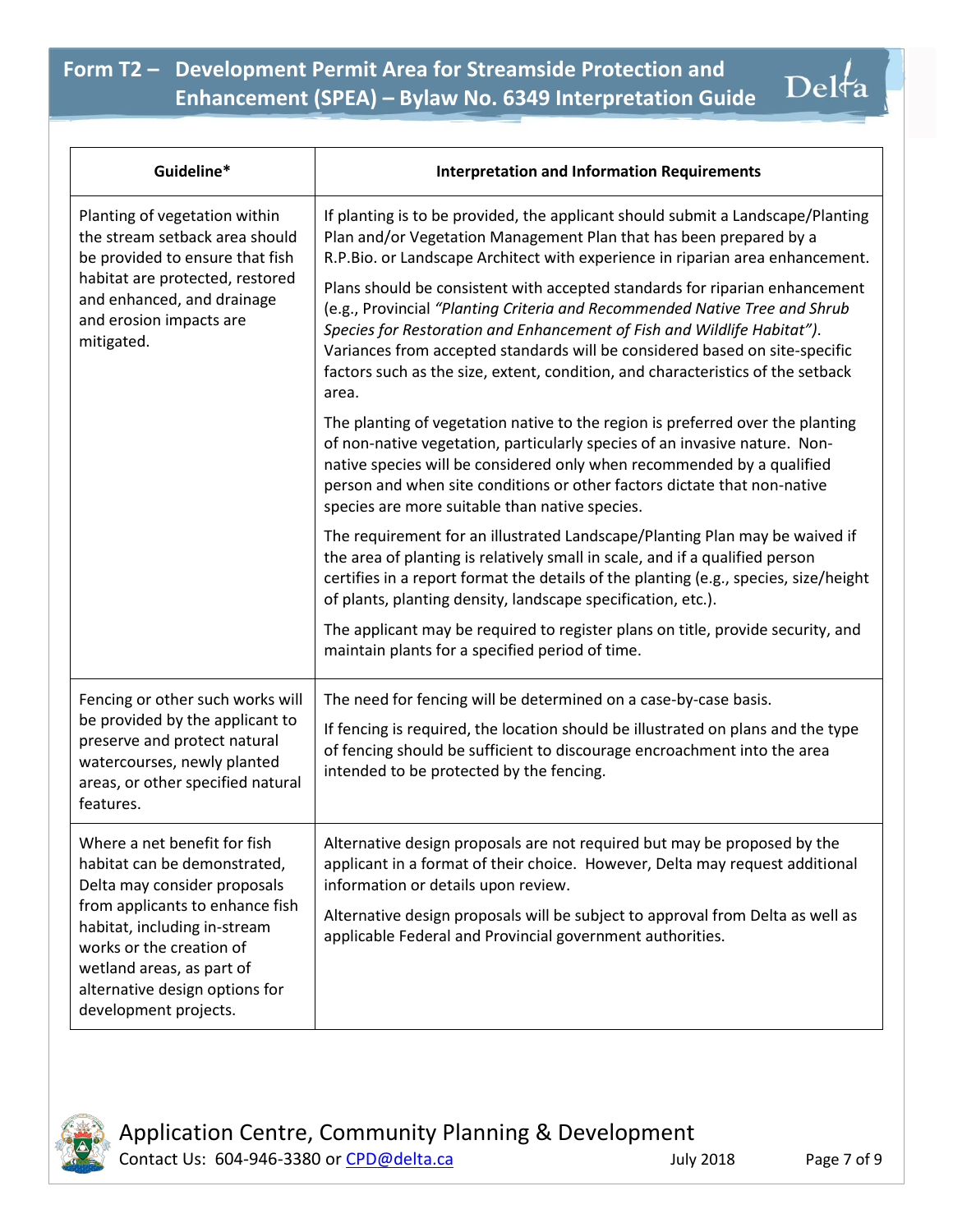| Guideline*                                                                                                         | <b>Interpretation and Information Requirements</b>                                                                                                                                                                                                                                                                                                                                                                                                                                                           |
|--------------------------------------------------------------------------------------------------------------------|--------------------------------------------------------------------------------------------------------------------------------------------------------------------------------------------------------------------------------------------------------------------------------------------------------------------------------------------------------------------------------------------------------------------------------------------------------------------------------------------------------------|
| Alteration of the natural<br>drainage of the site and<br>adjacent properties should be<br>minimized.               | Applicants should provide an assessment, prepared by a qualified professional<br>of the predicted changes to site drainage and propose measures to manage<br>drainage impacts.                                                                                                                                                                                                                                                                                                                               |
|                                                                                                                    | The plan should be prepared by a BC Land Surveyor, Registered Professional<br>Engineer (P. Eng.), or other appropriately qualified person.                                                                                                                                                                                                                                                                                                                                                                   |
| Applicants shall provide a<br>proposal, prepared by a<br>qualified professional, for the<br>management of sediment | This sediment management proposal should show how the stream and any<br>associated drainages will be protected from sediment, erosion and runoff<br>impacts that may result from construction or land clearing activities.                                                                                                                                                                                                                                                                                   |
| during construction.                                                                                               | For major works, the proposal should be prepared by a P. Eng. or R.P. Bio.                                                                                                                                                                                                                                                                                                                                                                                                                                   |
| Opportunities to register<br>covenants or dedicate land will<br>be considered.                                     | The applicant may propose or may be asked by the City or DFO to register<br>covenants prior to the onset of any development. Covenants should ensure<br>that the SPEA remains in as natural a state as possible with no or limited<br>encumbrances. Covenants should be registered in favour of the City of Delta,<br>other public agencies, including the Province, or a non-governmental<br>organization such as a private land trust committed to the management of<br>watercourses and streamside areas. |
|                                                                                                                    | Dedication of such land is not required but may be considered by the applicant<br>as an alternative to a covenant.                                                                                                                                                                                                                                                                                                                                                                                           |
| Financial security, as<br>determined by the City of Delta,<br>should be provided prior to the                      | Financial security may be required to ensure that works, such as landscaping<br>or fencing, are undertaken as specified in the DP.                                                                                                                                                                                                                                                                                                                                                                           |
| onset of any development.                                                                                          | A cost estimate for the proposed works prepared by a qualified professional<br>(e.g., P. Eng., R.P. Bio. or Landscape Architect) should be submitted to the<br>Municipality. The value of the financial security should be equal to the<br>amount, plus inflation, that would be required for the City to undertake the<br>works should the applicant not fulfill their obligation.                                                                                                                          |



Application Centre, Community Planning & Development Contact Us: 604-946-3380 or [CPD@delta.ca](mailto:CPD@delta.ca) July 2018 Page 8 of 9